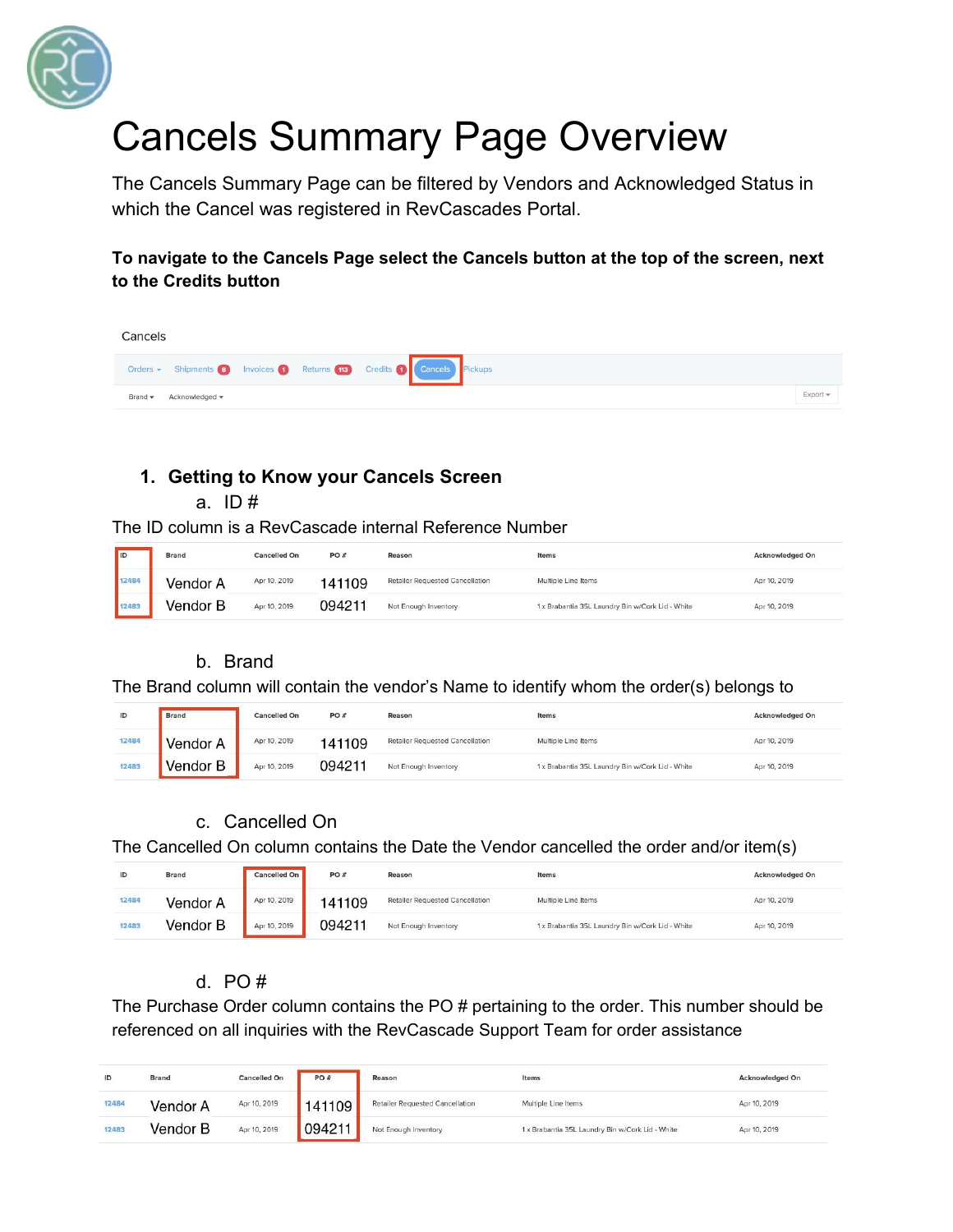

#### e. Reason

The Reason column contains the Reason Code selected by the Vendor as to why the Order and/or item(s) were cancelled

| ID    | Brand    | Cancelled On | PO#    | Reason                          | Items<br>WWW.                                    | <b>Acknowledged On</b> |
|-------|----------|--------------|--------|---------------------------------|--------------------------------------------------|------------------------|
| 12484 | Vendor A | Apr 10, 2019 | 141109 | Retailer Requested Cancellation | Multiple Line Items                              | Apr 10, 2019           |
| 12483 | Vendor B | Apr 10, 2019 | 094211 | Not Enough Inventory            | 1 x Brabantia 35L Laundry Bin w/Cork Lid - White | Apr 10, 2019           |

# f. Items

The Items column contains a value of the Product Name (if an individual item was cancelled) or if multiple items were cancelled, you will see a value of "Multiple Line Items" displayed under the column

| ID    | Brand    | <b>Cancelled On</b> | PO#    | Reason                          | Items                                            | <b>Acknowledged On</b> |
|-------|----------|---------------------|--------|---------------------------------|--------------------------------------------------|------------------------|
| 12484 | Vendor A | Apr 10, 2019        | 41109  | Retailer Requested Cancellation | Multiple Line Items                              | Apr 10, 2019           |
| 12483 | Vendor B | Apr 10, 2019        | 094211 | Not Enough Inventory            | 1 x Brabantia 35L Laundry Bin w/Cork Lid - White | Apr 10, 2019           |

# g. Acknowledged On

The Acknowledged On column contains the Date your system acknowledged the cancelation

| ID    | Brand    | <b>Cancelled On</b> | PO#    | Reason                          | Items<br><b>STORY OF THE STATE</b>               | <b>Acknowledged On</b> |
|-------|----------|---------------------|--------|---------------------------------|--------------------------------------------------|------------------------|
| 12484 | Vendor A | Apr 10, 2019        | 41109  | Retailer Requested Cancellation | Multiple Line Items                              | Apr 10, 2019           |
| 12483 | /endor B | Apr 10, 2019        | 094211 | Not Enough Inventory            | 1 x Brabantia 35L Laundry Bin w/Cork Lid - White | Apr 10, 2019           |

**…..Continue to Next Page for Filtering Order Options…..**